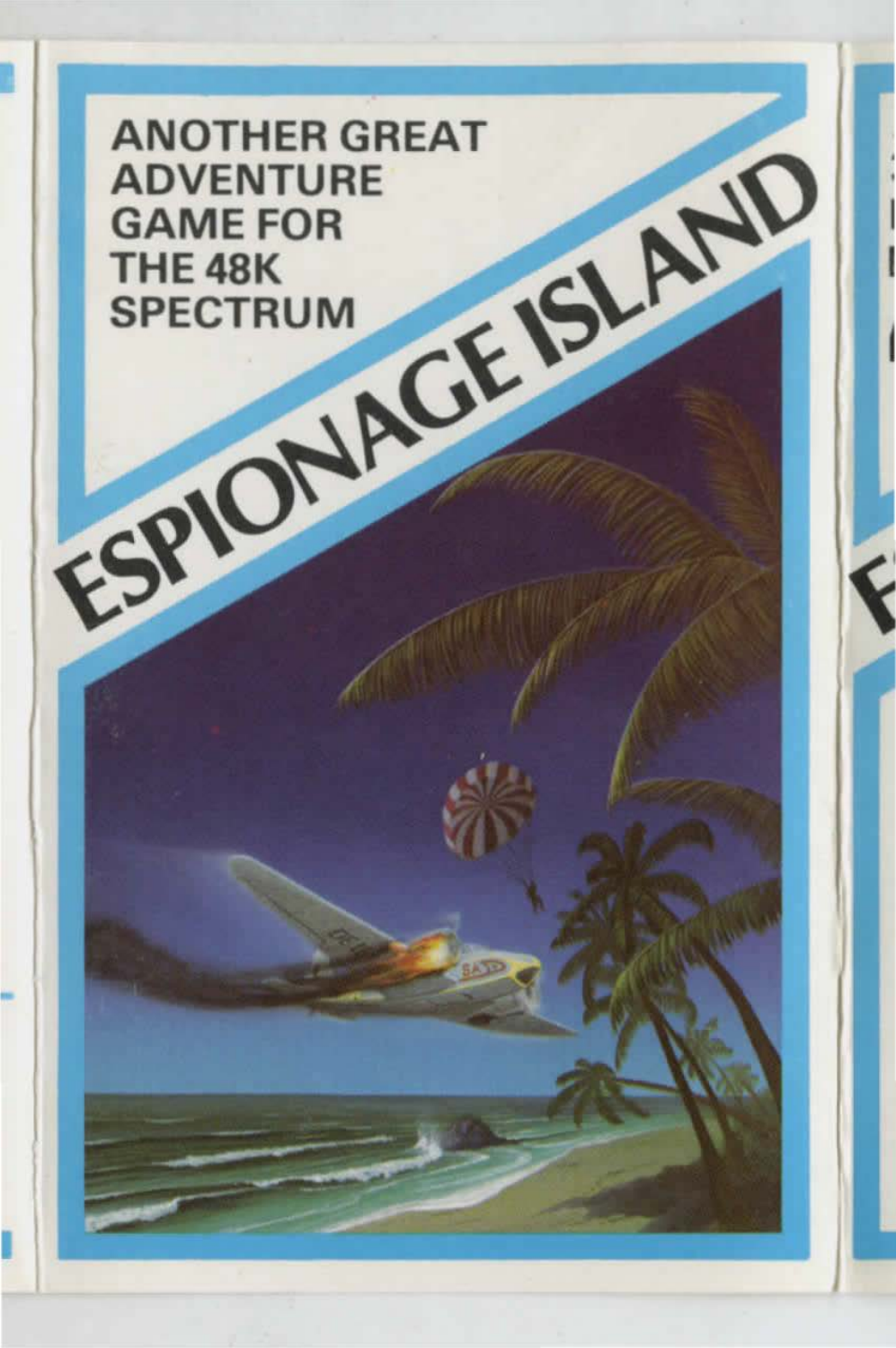## **ARTIC COMPUTING LTD 396 JAMES RECKITT AVE HULL N.HUMBERSIDE HUS OJA ALL**

**Library 25 /20** 

ADVENTURE 'D' Adventures are games in<br>
New worlds without leaving the<br>
The Computer will act as your puppet<br>
The Computer will act as your puppet

and control your senses. You instruct the computer with short phrases usually Verb Noun. If the computer does not understand then try to re-phase the command. When entering your command you may use the RUBOUT key to erase any letters. In each location you may find objects which you can manipulate and use in further locations to help your progress. The game is written in machine code. The program is saved with the name "ADVENT D' but it is simpler to load by LOAD" " CODE command In Adventure 'D' you have been sent to a reconnaissance mission to observe an enemy island. Somewhere, hidden on the island, is a secret. Your mission is to observe the island. Unfortunately, one of your engines is hit by enemy

**Continued overleaf**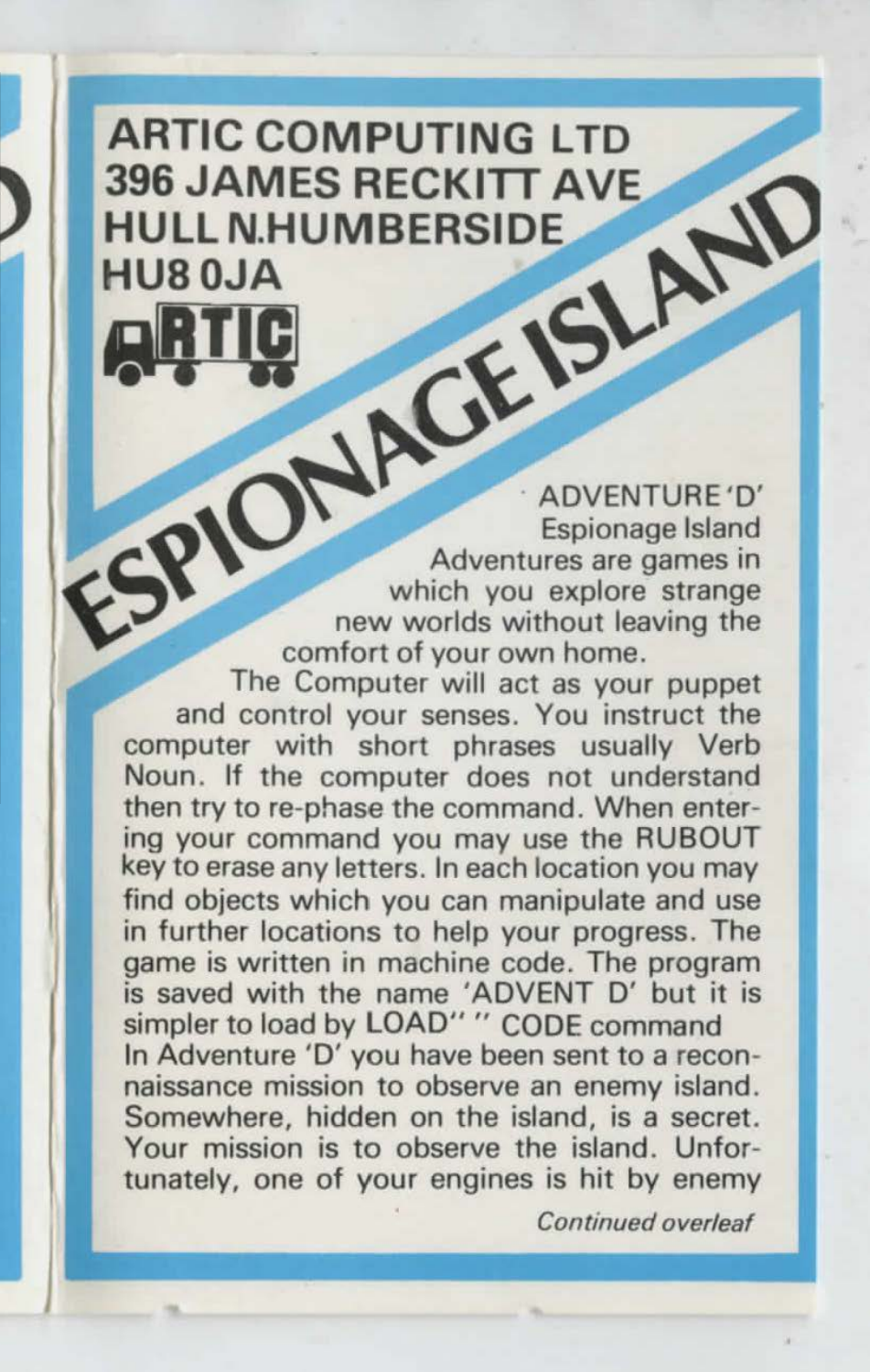fire and you are forced to abandon your plane. Your adventure begins in the aeroplane and leads to the heart of the enemy stronghold. You must then return to your aircraft carrier, but beware, your side may be fooled by your disguise. As this adventure is very large, the program also has cassette routines with which you can load and save a game at any stage, to return to at a later date. To save the game you QUIT the game. The computer then asks if you want to save the game. If you reply 'Y' the computer will display the READY CASSETTE. Now start your cassette player on RECORD and hit any key. The game takes 2 seconds to save. To play a previously stored game. When you run the program you are asked if you wish to restore a previously stored game. If you answer 'Y' the computer again displays READY CASSETTE. You then cue up your tape; press play on your cassette and hit any key. The game will then continue from where you last left it.